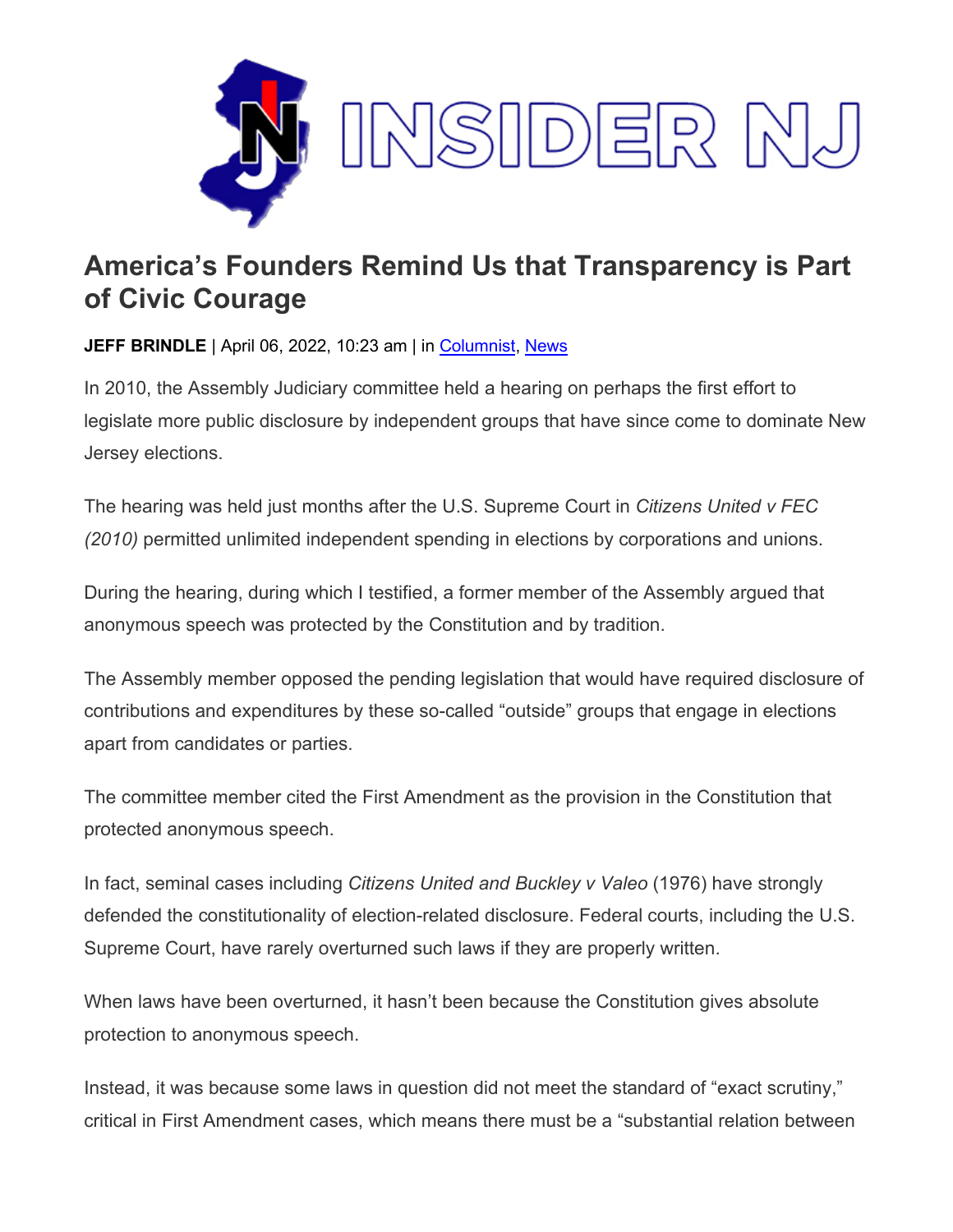the disclosure requirement and a sufficiently important governmental interest." Others were not "narrowly tailored" toward election-related activity.

So anonymous speech is not guaranteed by the Constitution. However, laws requiring disclosure of financial activity by independent groups must meet key legal standards to avoid being struck down.

The claim that anonymous speech is protected by tradition is not accurate either. The Assembly member was right that the Federalist Papers were written anonymously.

But it was not because the framers believed anonymous speech was protected speech, that it was a Right, or that the authors feared retaliation.

Rather, it was because leaders of the American revolution, who were deeply versed in classical history, were inspired by the ancient uprising against Roman kings. They used their inspiration to rally Americans around their bold plan for self-governance.

Thomas Jefferson said in 1795 that "we have seen no instance of this (the American experiment) since the days of the Roman Republic."

George Washington was often compared to Cincinnatus, the Roman farmer-turned-general who governed with integrity and relinquished his power voluntarily.

When the Federalist Papers were published, the authors used a pseudonym to align themselves with a famous Roman who challenged the Monarchy of the Caesars. James Madison, Alexander Hamilton, and John Jay, the authors of the Federalist Papers, invoked the name of Publius rather than their own.

This pen name referred to Publius Valerius Publicola, one of four Roman aristocrats who in 509 B.C. established the Roman republic after overthrowing [Lucius Tarquinius Superbus,](https://en.wikipedia.org/wiki/Lucius_Tarquinius_Superbus) the seventh and last Roman king.

The founders were hugely influenced by the creation of the Roman Republic and hoped linking the two revolutions would inspire their fellow Americans as they distributed pamphlets, newspapers, and other written materials, and held meetings in coffee houses and taverns.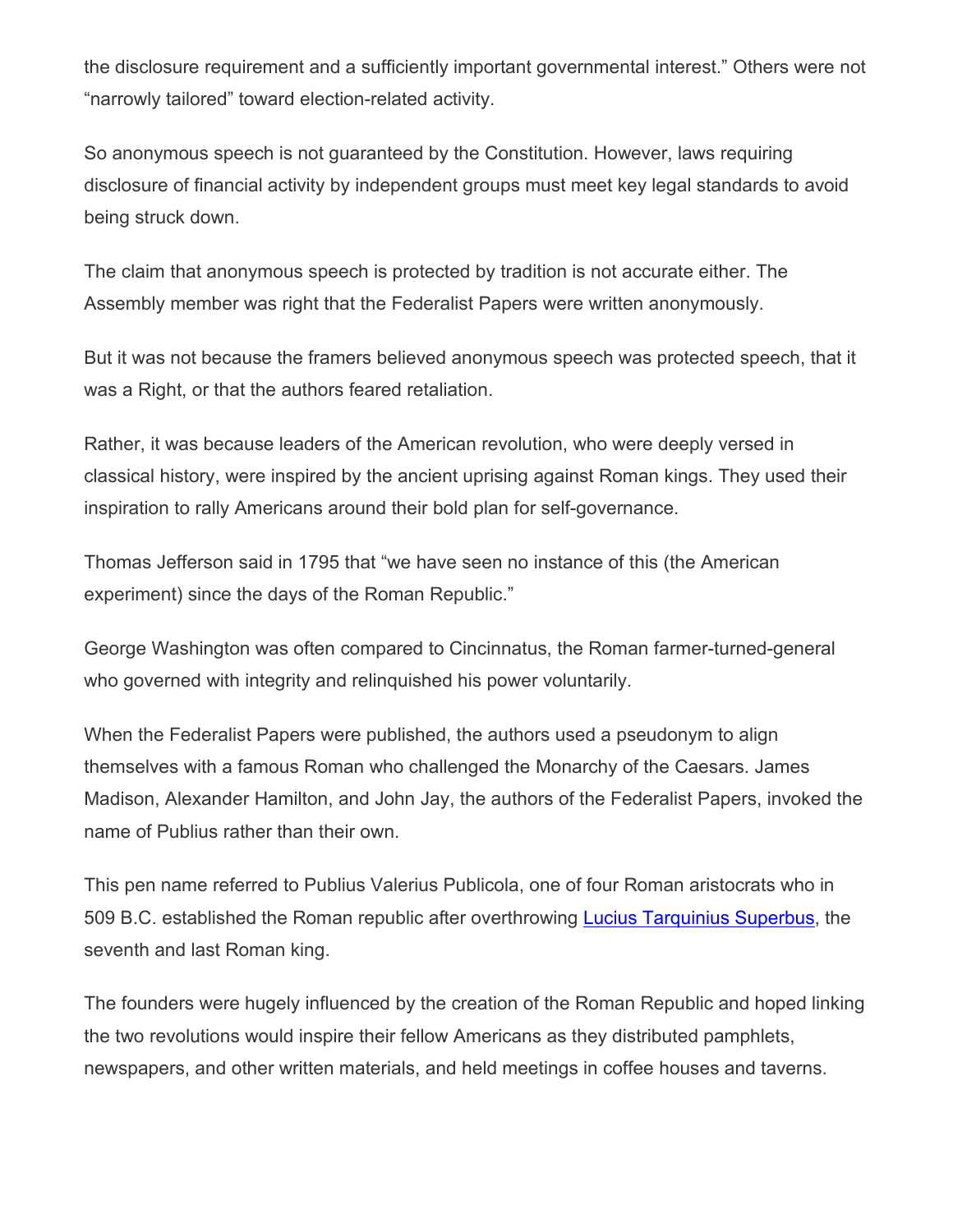The Federalist Papers contain 85 essays meant to promote the ratification of the U.S. Constitution and provided a rationale for its framework. The essays were originally published in New York State newspapers urging ratification at a convention in that state.

The Federalist Papers were written between 1787 and 1788, five or six years after the end of the Revolutionary War in 1783.

There was no reason to fear retaliation by the British like there was in 1776, when 33 courageous men openly signed the Declaration of Independence during the war. Invoking the name of the Roman leader who helped bring down a powerful monarchy was intended to lend gravitas to the Federalist Papers essays.

Thirteen colonies turned into States when their delegates voted for independence at the 2<sup>nd</sup> Continental Congress. The colonies were in open rebellion against England. Therefore, so were the signatories who signed the document.

New Jersey delegates who put their lives, families, and fortunes in danger were Richard Stockton, John Witherspoon, Francis Hopkinson, John Hart, and Abraham Clark.

Today, open participants in our democracy include members of political parties, candidates, activists, and volunteers.

Yet, organizers of some independent groups have tried to operate in secret. Some of these groups have actively challenged efforts to require disclosure of their backers.

This is worrisome because outside groups spent over \$50 million in New Jersey alone in 2021 seeking to influence legislative and gubernatorial elections. This spending outdistanced that spent by the parties and candidates.

Given the fast-growing clout of these groups, their opposition to expanded disclosure must be overcome. Otherwise, "dark money" is likely to eventually finance most election spending. Voters will have no clue who is trying to sway their votes.

In correspondence with Thomas Jefferson about the influence of wealthy aristocrats, John Adams once noted: "They not only exert all their own subtlety . . . but they employ the commonality to knock to pieces every plan and model that the most honest architects in legislation can invest to keep them within bounds."